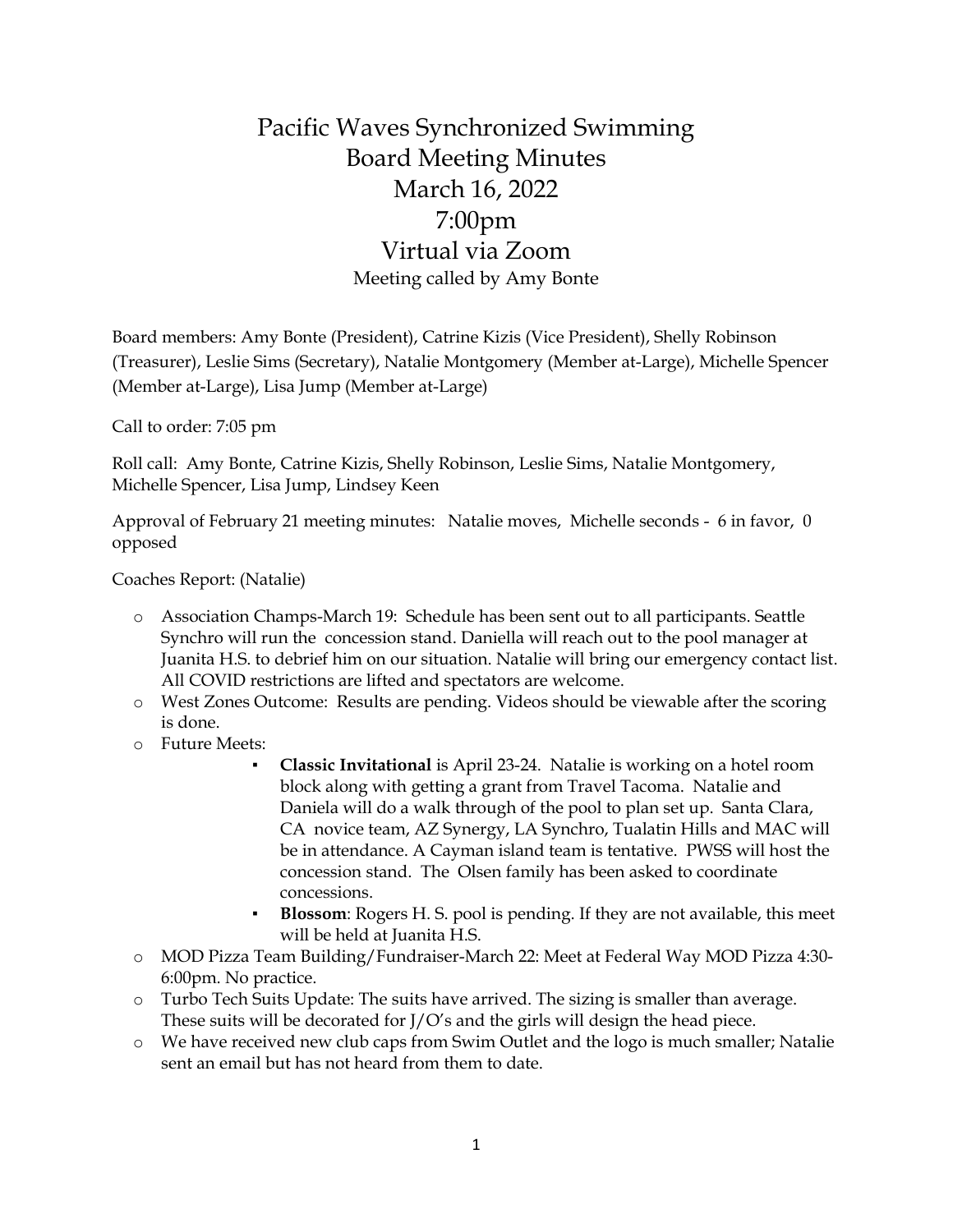o Music Copyright Update: We are covered at any of the National meets. Teams and other meets could be at risk. USAAS is aware of the copyright issue. This will be discussed at USAAS Convention 2023.

## Coaches Update:

- CPR/First Aid/Water Safety Coaches Training: All coaches are trained. Janae will complete her training by next week. Natalie has reached out to Stephanie at FWCC and is waiting to hear back from her about water training.
- Mike Kelly-Conditioning Coach: Background check and SafeSport training are complete.
- o Parent Night, Try Artistic Swimming! We will schedule this for a Monday night masters practice time. We will make sure we have the correct insurance form for participants to sign.
- o Compensation for Lindsey/Suit Decorating: Lindsey has submitted \$140.97 in receipts for materials. These costs are built into our income from suit rentals. Materials can be purchased based on coach and president approval so no board approval is required. Going forward, we will expect the swimmers to do their own headpieces.
	- VOTE: Shelly moves we pay Lindsey \$400.00 in compensation for her time decorating suits. Natalie seconds. 6 in favor, 0 opposed.
- o Watershow: The Blossom meet on June 4 or 5 will take the place of the watershow. An end of season picnic will immediately follow. Fit N Synch will consider bringing an exhibition routine.

PNA Rep Report: (Natalie)

o Update – nothing new

Committee/Representative reports:

- Treasurer's report: (Shelly)
- Coach Checking: \$200.59
- Checking: \$12,203.51
- Savings: \$10,331.73
- YTD Income: \$38,659.12
- YTD Expenses: \$26,013.50
- Budgeted Total Expenses: \$58,615.00
- Fee Update for Masters/Fit N Synch:
	- o VOTE: Shelly moves to adopt this proposed fee structure for Fit N Synch and Masters. Catrine seconds, 6 in favor, 0 opposed. Natalie will create a Fit & Synch commitment form. (Yellow is new pricing).

| Masters (1.5hrs) |       |
|------------------|-------|
| 1/Week           | 75.00 |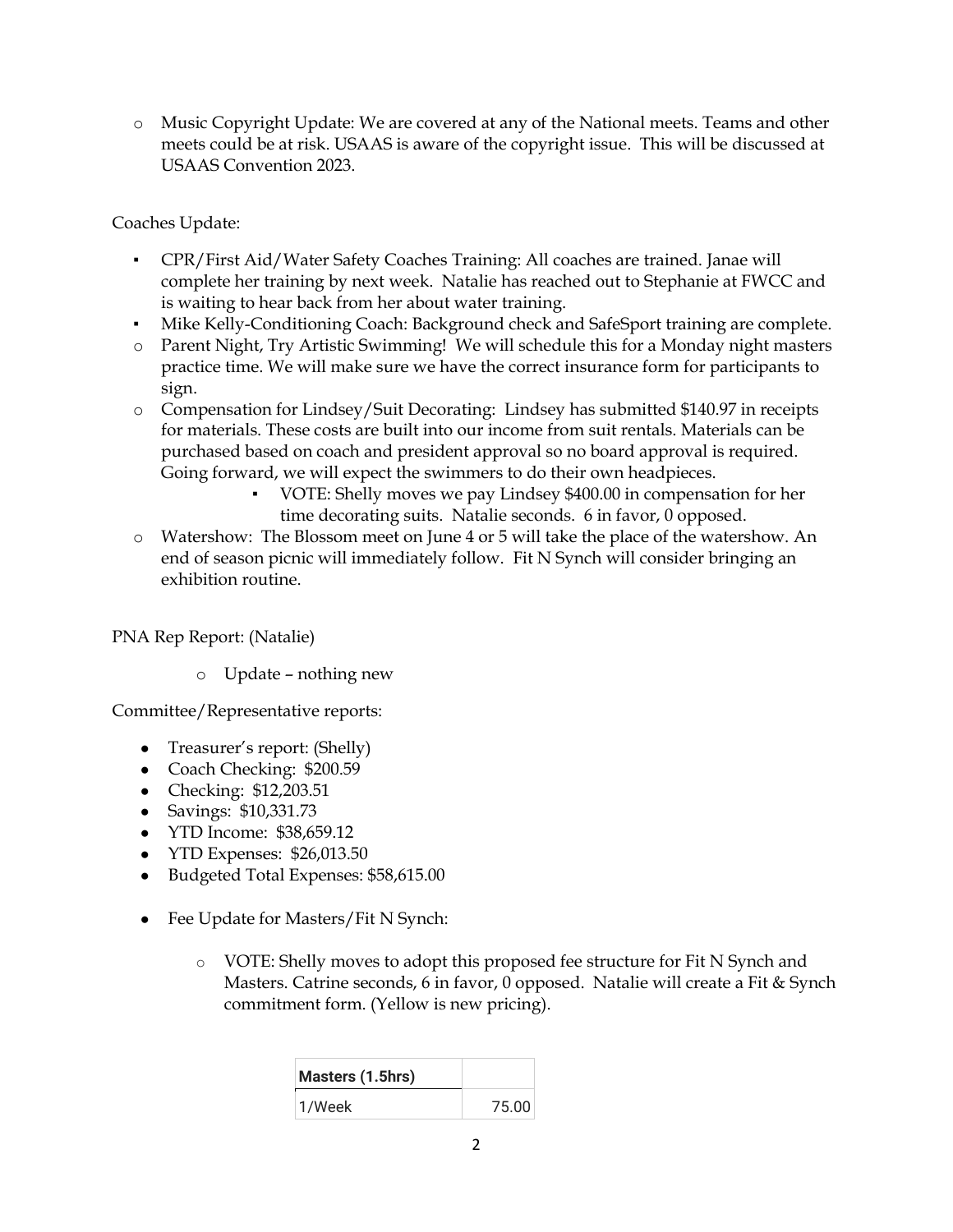| 2/Week           | 100.00 |
|------------------|--------|
| Drop In          | 20.00  |
|                  |        |
|                  |        |
| Fit n Sync (1hr) |        |
| 1/Week           | 55.00  |

- Fundraising Report: (Catrine)
	- o Mod Pizza Fundraiser on March 22 @ 4:30-6:30pm in Federal Way.
- Recruitment Committee Report: N/A
	- o We are expecting to pick up a new lesson swimmer this week.
- Social media/Marketing report: (Lisa)
	- o Posting continues. We are now at just over 1,000 followers on Instagram. USAAS reposted Lisa Kizis photo from Instagram.
- Merchandise committee report: (Catrine)
	- o Next embroidery option will be in April.

## Chairman Report: (Amy)

- Emergency Incident on March 5 Recap:
	- o Incident Debrief Meeting March 13 Outcome: Goal was to look at PWSS safety protocols to ensure safety of every swimmer.
	- o Underwaters Report from Coach Natalie Natalie contacted Shari Darst, Director of Education at USAAS regarding this incident. Her response: "*We do not have "guidelines" per se, but I have shared the attached in education newsletters previously. The information I usually pass on when receiving this question is that I do not recommend laps underwater for training. Instead, I suggest 25-yard sprint freestyle laps with no breath, or some other synchro appropriate lap training such as 25-yard freestyle with boosts and position holds (fishtail, bent knee vertical or verticals) throughout the lap or at the end, or breathing ladders. Training like this will replicate more of what happens in a routine."*
	- o PWSS protocols around "underwater" laps and hypoxic training. No double underwater are allowed. Laps under water are not recommended for training. Instead, 25 meter sprint with no breathing, 25 meter flutter no breathing, laps with figure holds at the end or mid length, breathing ladders (hypoxic swimming). No more double unders, no more pressure for not making unders, reevaluating meet warm ups to follow this new protocol. If an under is done, it will be at the beginning of the workout with only one under (for junior swimmers – no more than 3), adequate rest before any under begins with backstroke or back flutter to complete the 50 meter, train swimmers how to never